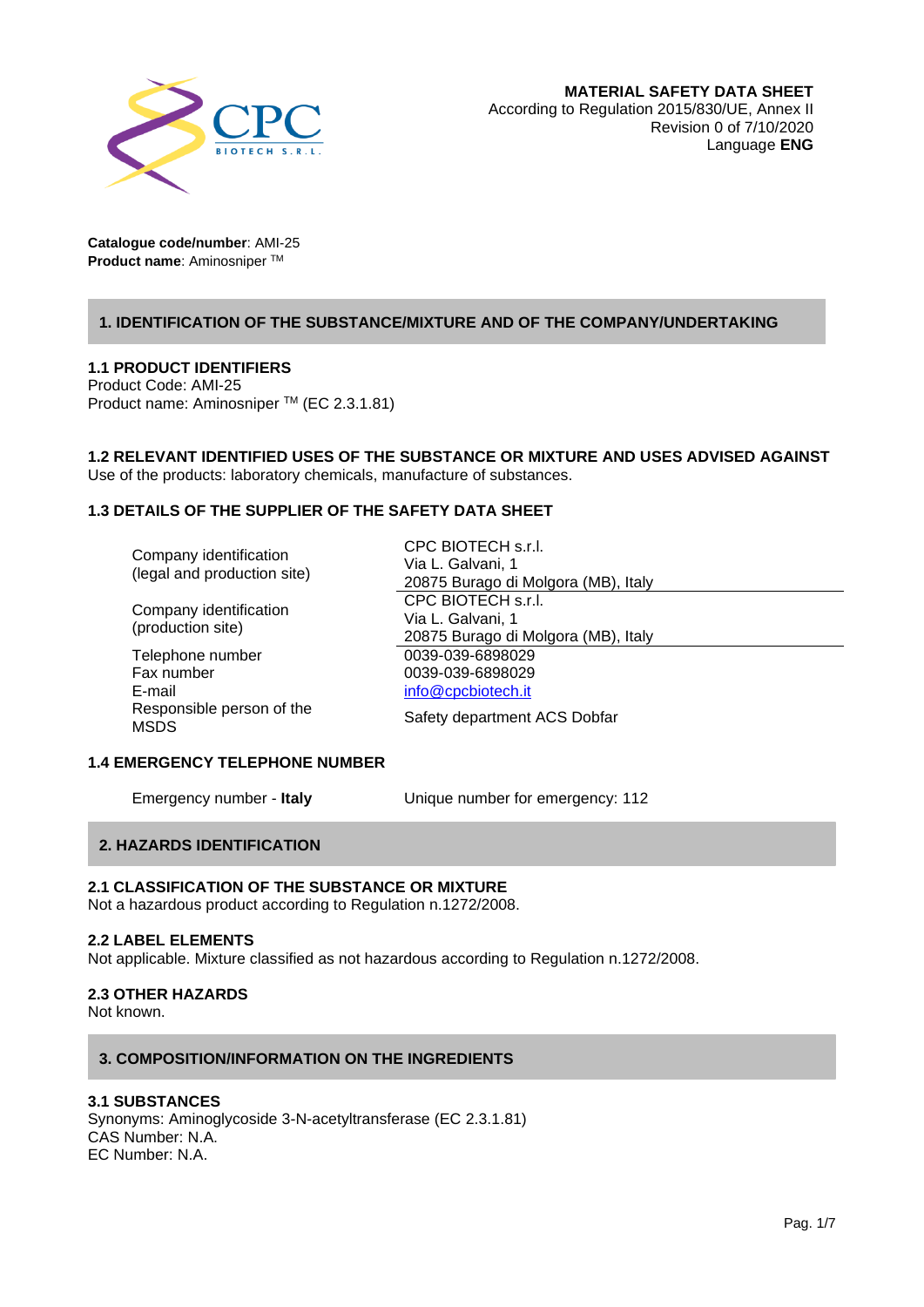

# **4. FIRST AID MEASURES**

# **4.1 DESCRIPTION OF FIRST AID MEASURES**

Recommended to wear personal protective equipment for first aid.

In case of inhaltation **Provide fresh air** 

In case of ingestion

In case of skin contact Wash with soap and water In case of eye contact Wash out eyes with plenty of water Wash out mounth with water. Give to the victim 1 or 3 glasses of water in order to dilute stomach content

#### **4.2 MOST IMPORTANT SYMPTOMS AND EFFECTS, BOTH ACUTE AND DELAYED** No additional information available.

# **4.3 INDICATION OF ANY IMMEDIATE MEDICAL ATTENTION AND SPECIAL TREATMENT NEEDED** No additional information available.

## **5. FIREFIGHTING MEASURES**

#### **5.1 EXTINGUISHING MEDIA**

The product is not combustible. Use extinguishing systems compatible with the local situation and with the surrounding environment.

# **5.2 SPECIAL HAZARDS ARISING FROM THE SUBSTANCE OR MIXTURE**

Nature of decomposition products not known.

#### **5.3 ADVICE FOR FIREFIGHTERS**

Wear self-contained breathing apparatus and protective clothing for firefighting if necessary.

# **6. ACCIDENTAL RELEASE MEASURES**

**6.1** 

For non-emergency personnel Wear suitable protective equipment. Don't breathe the vapors, evacuate the danger area.

For emergency responders Use protective devices.

See section 8.

# **6.2 ENVIRONMENTAL PRECAUTIONS**

Prevent entry to sewers and public waters.

# **6.3 METHODS AND MATERIALS FOR CONTAINMENT AND CLEANING UP**

Sweep up and dispose properly.

#### **6.4 REFERENCE TO OTHER SECTIONS**

For individual protection, refer to section 8. For information about waste, refer to section 13.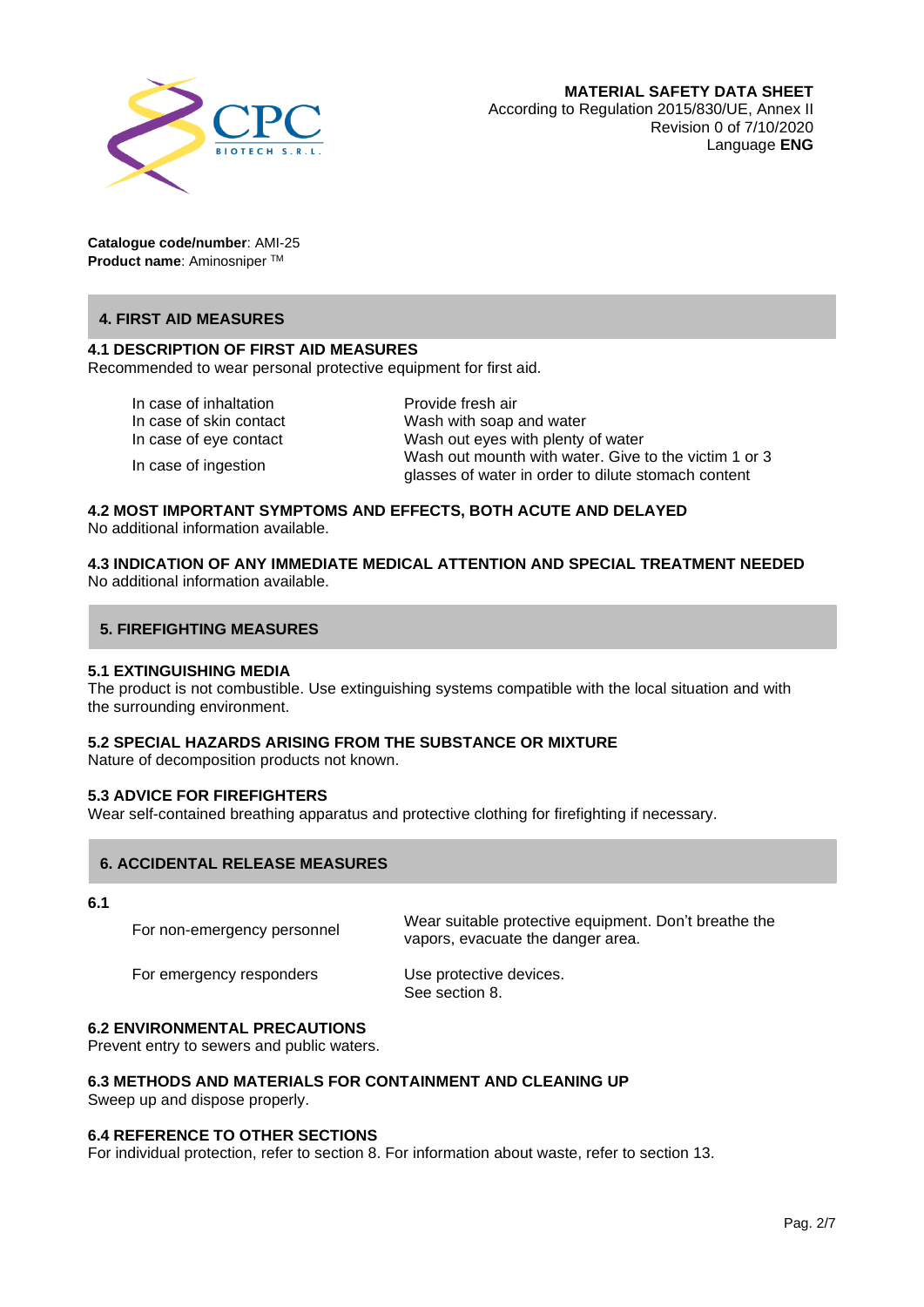

# **7 HANDLING AND STORAGE**

## **7.1 PRECAUTIONS FOR SAFE HANDLING**

Ensure good ventilation of the workstation where dust is formed. Handle in accordance with good industrial hygiene and safety procedures.

## **7.2 CONDITIONS FOR SAFE STORAGE, INCLUDING ANY INCOMPATIBILITIES**

Store in cool place. Keep container tightly closed in a dry and well-ventilated place. The correct storage refers to intact product in its tightly closed package. Recommended storage temperature: +2/+8 °C

## **7.3 SPECIFIC END USE(S)**

No additional information available.

## **8. EXPOSURE CONTROLS/PERSONAL PROTECTION**

#### **8.1 CONTROL PARAMETERS**

No additional information available.

# **8.2 EXPOSURE CONTROLS**

Appropriate engineering<br>controls Individual protection measures, such as personal protective equipment Thermal hazards Not applicable Environmental exposure

Wear protective clothing. See section 7.1.

Personal protective equipment must be chosen in accordance with cen standards and with the supplier of personal protective equipment. Eye protection Wear compliant safety glasses. Skin protection Wear protective gloves. Wear disposable coveralls. Respiratory protection Wear disposable mask.

controls Do not let the product flow into the drains.

# **9. PHYSICAL AND CHEMICAL PROPERTIES**

## **9.1 INFORMATION ON BASIC PHYSICAL AND CHEMICAL PROPERTIES**

Appearance White powder Odour Not available Odour threshold Not available pH 7.6 Melting point/freezing point Not available Boiling point **Not available** Flash point **Flash point Not available**<br>
Evaporation rate **Not available** Evaporation rate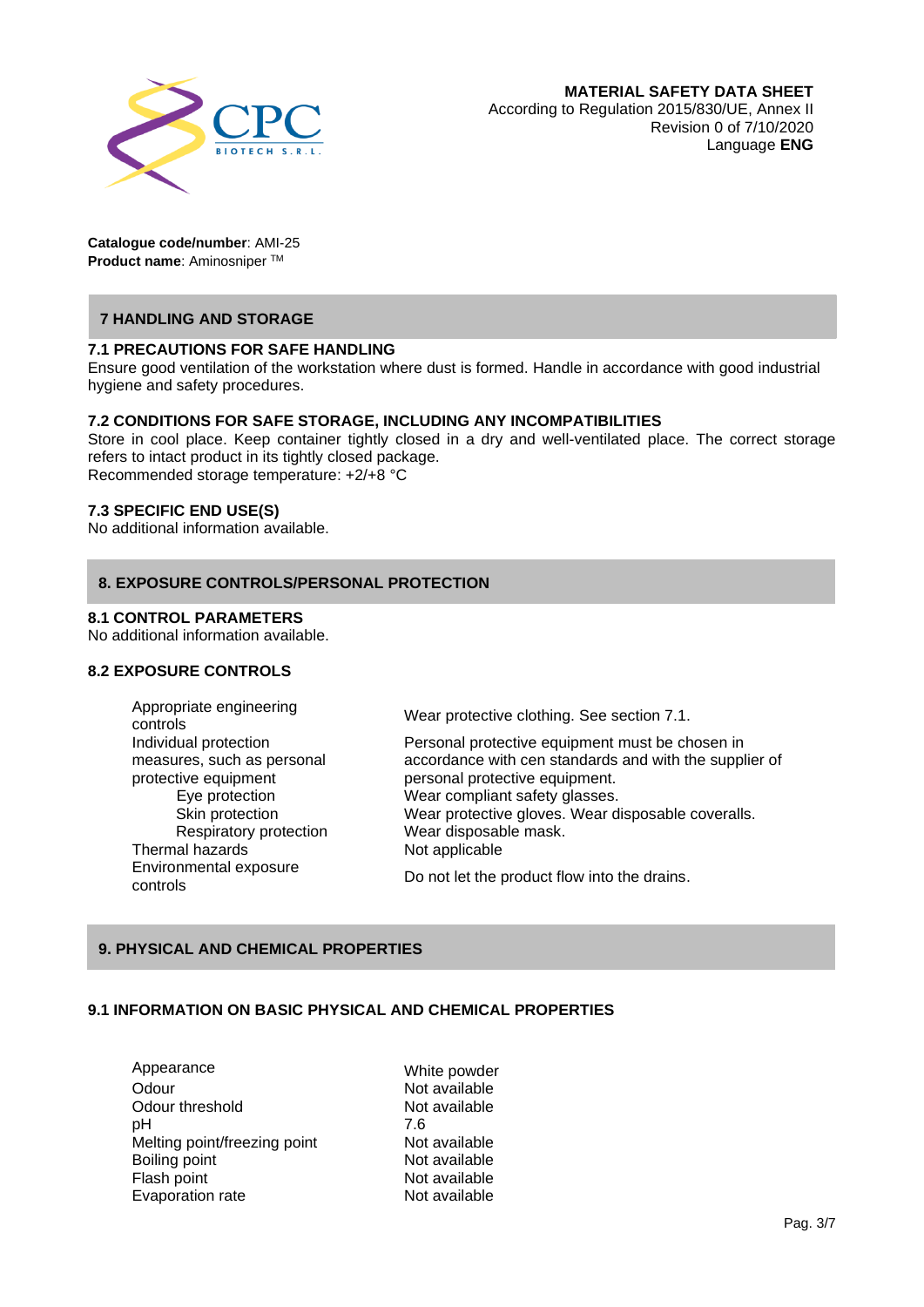

| Flammability                 | Not available |
|------------------------------|---------------|
| Vapour pressure              | Not available |
| Vapour density               | Not available |
| Relative density             | Not available |
| Solubility                   | Not available |
| <b>Partition coefficient</b> | Not available |
| Auto-ignition temperature    | Not available |
| Decomposition temperature    | Not available |
| <b>Viscosity</b>             | Not available |
| <b>Explosive properties</b>  | Not available |
| Oxidising properties         | Not available |

# **9.2 OTHER SAFETY INFORMATION**

No additional information available.

## **10. STABILITY AND REACTIVITY**

#### **10.1 REACTIVITY**

No data available.

#### **10.2 CHEMICAL STABILITY**

The product is stable if store in adequate conditions (see section 7.2).

# **10.3 POSSIBILITY OF HAZARDOUS REACTIONS**

No data available.

#### **10.4 CONDITIONS TO AVOID**

The product is stable if store in adequate conditions (see section 7.2).

#### **10.5 INCOMPATIBLE MATERIALS**

Strong oxidizing agents.

## **10.6 HAZARDOUS DECOMPOSITION PRODUCTS**

In case of fire see section 5.

## **11. TOXOLOGICAL INFORMATION**

# **11.1 INFORMATION ON TOXICOLOGICAL EFFECTS**

| Skin corrosion/irritation |  |
|---------------------------|--|
| Respiratory or skin       |  |
| sensitisation             |  |
| Germ cell mutagenicity    |  |

Acute toxicity The product doesn't represent acute toxicity in base of known information. Not identified

Not identified.

Not identified.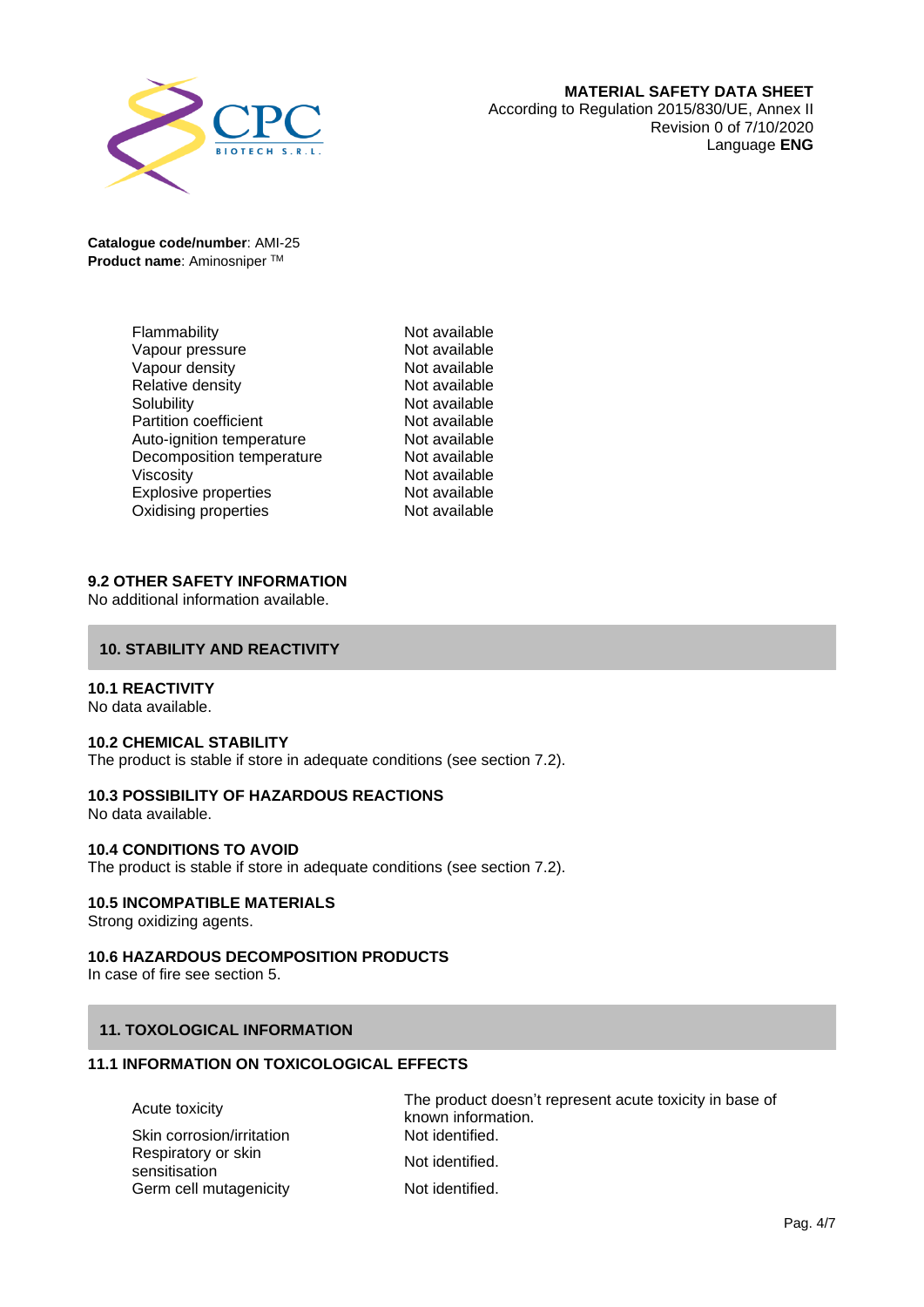

carcinogenicity **Not identified.** Reproductive toxicity **Not identified.**<br>STOT-single exposure **Not identified.** STOT-single exposure

STOT-repeated exposure Mot identified.<br>Aspiration hazard Mot identified. Aspiration hazard

# **12. ECOLOGICAL INFORMATION**

## **12.1 TOXICITY**

No data available.

#### **12.2 PERSISTENCE AND DEGRADABILITY** No data available.

# **12.3 BIOACCUMULATION POTENTIAL**

No data available.

## **12.4 MOBILITY IN SOIL**

No data available.

# **12.5 RESULTS OF PBT AND vPvB ASSESSMENT**

No data available.

# **12.6 OTHER ADVERSE EFFECTS**

No data available.

# **13. DISPOSAL CONSIDERATION**

#### **13.1 WASTE TREATMENT METHODS**

Do not disperse the product in the environment. Dispose in a safe manner in accordance with local/national regulations.

# **14. TRANSPORT INFORMATION**

#### **14.1 UN NUMBER** Not applicable.

**14.2 UN PROPER SHIPPING NAME** Not applicable.

**14.3 TRANSPORT HAZARD CLASS(ES)** Not applicable.

**14.4 PACKAGING GROUP** Not applicable.

**14.5 ENVIRONMENTAL HAZARDS**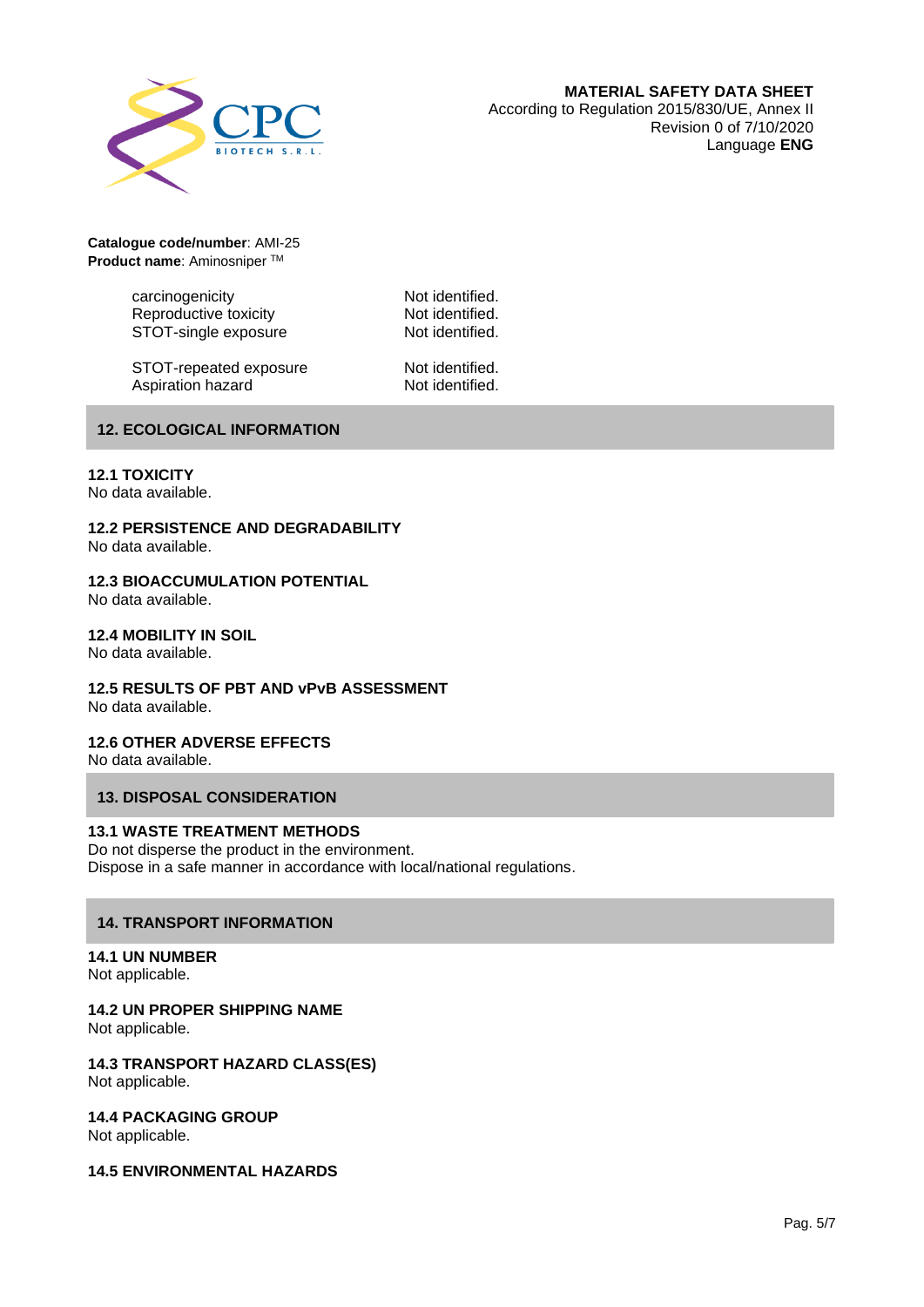

| ADR         | Not dangerous goods according to the current regulation. |
|-------------|----------------------------------------------------------|
| RID.        | Not dangerous goods according to the current regulation. |
| ADN         | Not relevant.                                            |
| <b>IATA</b> | Not dangerous goods according to the current regulation. |
| <b>IMDG</b> | Not dangerous goods according to the current regulation. |

# **14.6 SPECIAL PRECAUTIONS FOR USER**

Not dangerous goods according to the current regulation.

#### **14.7 TRANSPORT IN BULK ACCORDING TO ANNEX II OF MARPOL AND THE IBC CODE** No data available.

# **15. REGULATORY INFORMATION**

# **15.1 SAFETY, HEALTH AND ENVIRONMENTAL REGULATIONS/LEGISLATION SPECIFIC FOR THE SUBSTANCE OR MIXTURE**

This safety data sheet is in compliant to the Regulation (UE) 2015/830.

#### **15.2 CHEMICAL SAFETY ASSESSMENT**

Chemical safety assessment is not required for this product.

# **16. OTHER INFORMATION**

| <b>Revision information</b>                                                  | New revision, it replaces the previous ones.<br>Revision carried out for alignment with the regulation. |
|------------------------------------------------------------------------------|---------------------------------------------------------------------------------------------------------|
| List of abbreviation                                                         | Not available.                                                                                          |
| References                                                                   | Listed in the appropriate paragraphs.                                                                   |
| Full text of any H phrases not<br>mentioned in full in sections 2<br>to $51$ | Not available.                                                                                          |